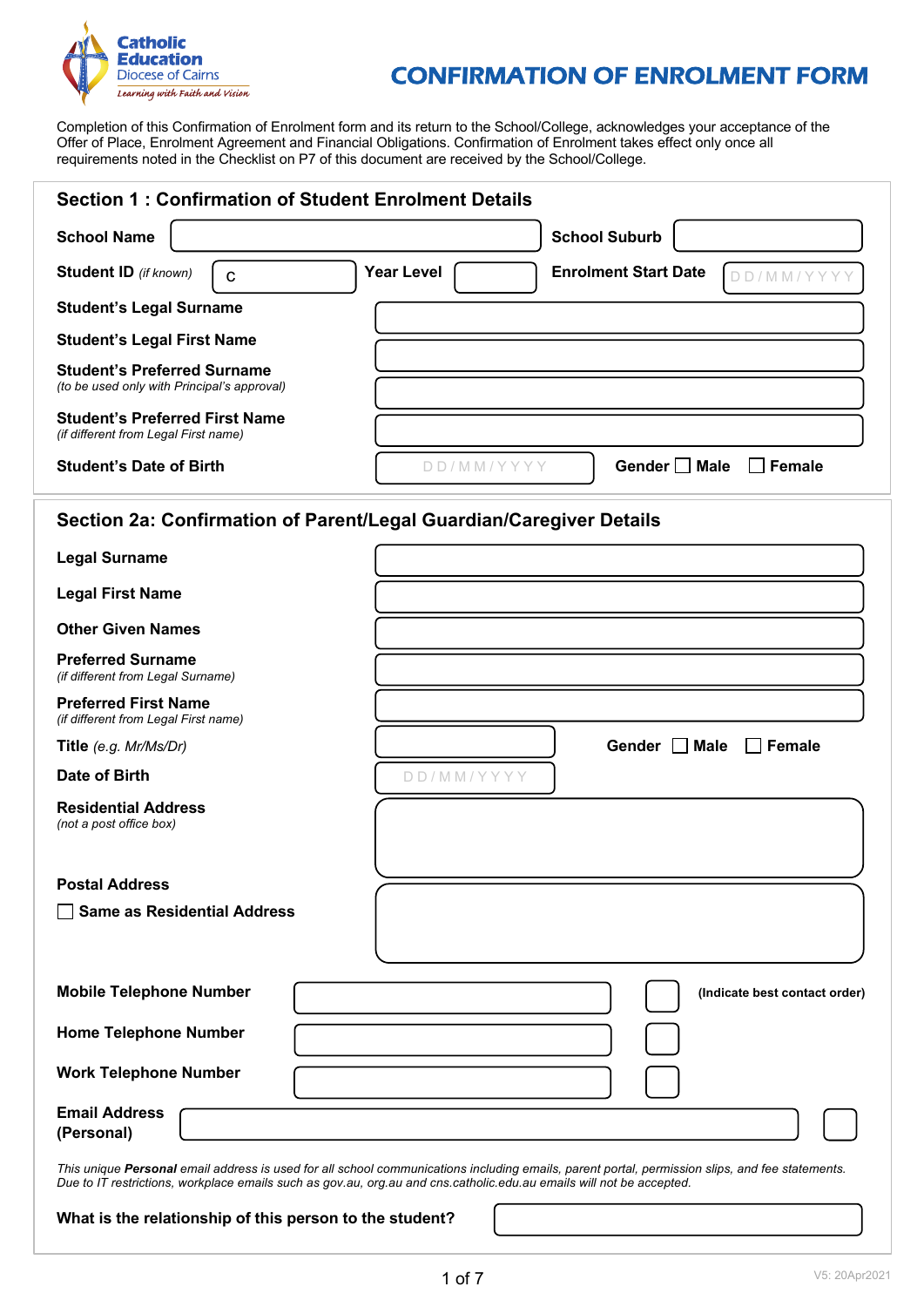|                                                                                                                                                                                                                                                                                   | Section 2a: Confirmation of Parent/Legal Guardian/Caregiver Details CONTINUED                                                                             |
|-----------------------------------------------------------------------------------------------------------------------------------------------------------------------------------------------------------------------------------------------------------------------------------|-----------------------------------------------------------------------------------------------------------------------------------------------------------|
| <b>Occupation</b><br>(e.g. plumber, fire fighter, student, nurse)                                                                                                                                                                                                                 |                                                                                                                                                           |
| Does this person perform any of the following roles in regard to the student?                                                                                                                                                                                                     |                                                                                                                                                           |
| <b>Emergency Contact</b><br><b>Legal Guardian</b><br><b>Caregiver</b> (Responsible for day-to-day care of student)<br>Does this person reside with the student?<br>Is this person to receive any of the following forms of Communication?<br><b>Report Cards/Progress Reports</b> | No (indicate priority e.g. 1st, 2nd, 3rd, 4th)<br>Yes<br>No.<br>Yes<br>No.<br>Yes<br>No.<br>Yes<br>No.<br><b>Parent Portal Access</b><br>No<br>Yes<br>Yes |
| <b>Newsletters</b>                                                                                                                                                                                                                                                                | No<br><b>SMS</b><br><b>No</b><br>Yes.<br>Yes                                                                                                              |
| <b>Invitations/eLearning (if applicable)</b>                                                                                                                                                                                                                                      | No.<br><b>Parent Slips</b> (LG only)<br>No<br>Yes<br>Yes                                                                                                  |
|                                                                                                                                                                                                                                                                                   | Section 2b: Confirmation of Parent/Legal Guardian/Caregiver Details                                                                                       |
| <b>Legal Surname</b>                                                                                                                                                                                                                                                              |                                                                                                                                                           |

D D / M M / Y Y Y Y

**Legal First Name**

**Other Given Names**

**Preferred Surname** *(if different from Legal Surname)*

**Preferred First Name** *(if different from Legal First name)*

**Title** *(e.g. Mr/Ms/Dr)* **Gender Male Female** 

**Date of Birth**

**Residential Address** *(not a post office box)*

**Postal Address** 

**Same as Residential Address** 

**Mobile Telephone Number** (Indicate best contact order)

**Home Telephone Number** 

**Work Telephone Number** 

**Email Address (Personal)** 

• *Please provide a different email address to Parent/Legal Guardian/Caregiver 1.*

• *This unique Personal email address is used for all school communications including emails, parent portal, permission slips, and fee statements. Due to IT restrictions, workplace emails such as gov.au, org.au and cns.catholic.edu.au emails will not be accepted.*

## **What is the relationship of this person to the student?**

**Occupation**

*(e.g. plumber, fire fighter, student, nurse)*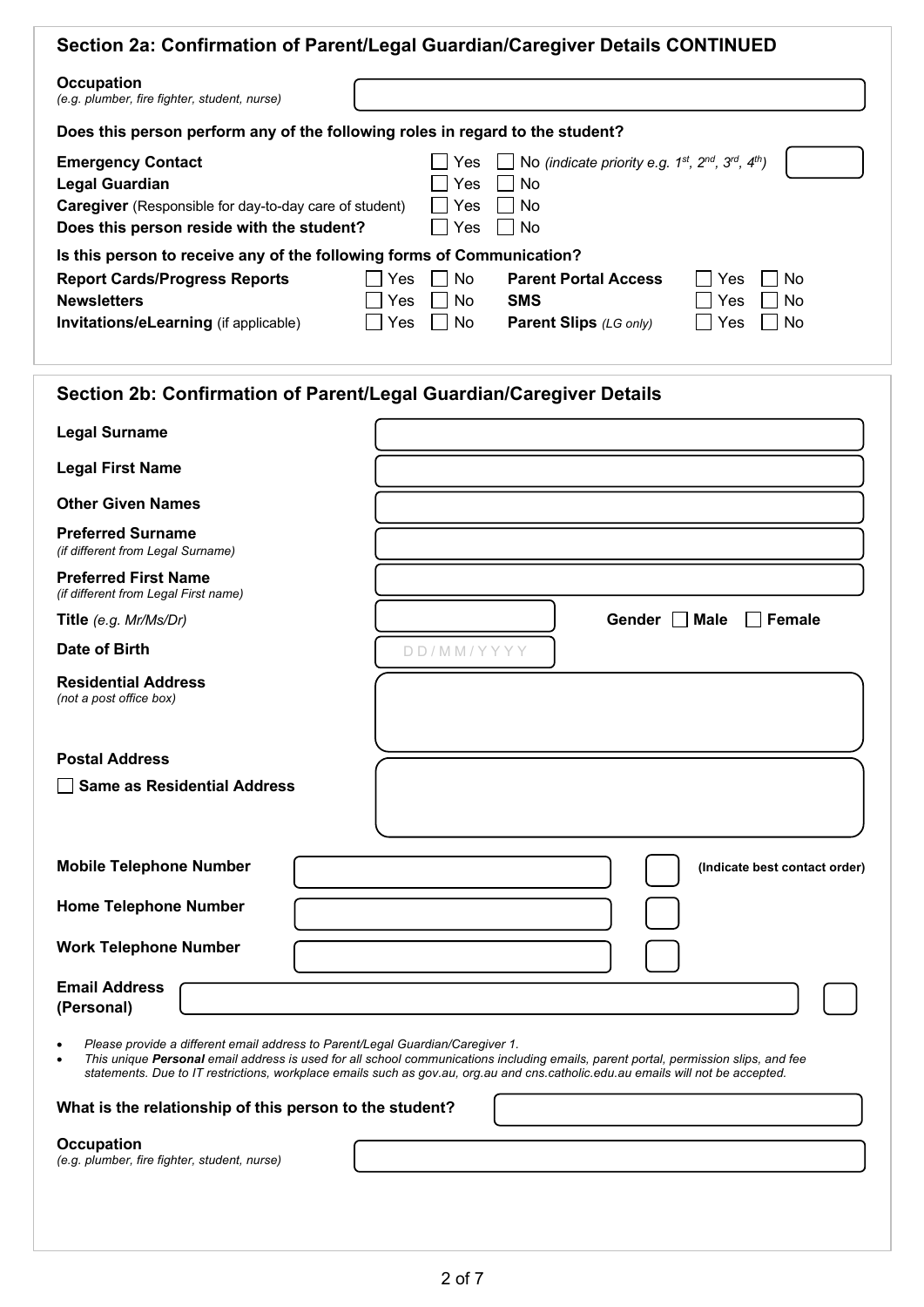| Section 2b: Confirmation of Parent/Legal Guardian/Caregiver Details                                                                                                                  |                                                                                                                                                                                                                                   |
|--------------------------------------------------------------------------------------------------------------------------------------------------------------------------------------|-----------------------------------------------------------------------------------------------------------------------------------------------------------------------------------------------------------------------------------|
| Does this person perform any of the following roles in regard to the student?                                                                                                        |                                                                                                                                                                                                                                   |
| <b>Emergency Contact</b><br>Legal Guardian<br><b>Caregiver</b> (Responsible for day-to-day care of student)<br>Does this person reside with the student?                             | No (indicate priority e.g. 1st, 2nd, 3rd, 4th)<br>Yes:<br>No.<br>Yes<br>No.<br>Yes<br>No.<br><b>Yes</b>                                                                                                                           |
| Is this person to receive any of the following forms of Communication?<br><b>Report Cards/Progress Reports</b><br><b>Newsletters</b><br><b>Invitations/eLearning</b> (if applicable) | No.<br><b>Parent Portal Access</b><br>No.<br>Yes<br>Yes<br><b>SMS</b><br>No.<br>No.<br>Yes<br>Yes<br><b>No</b><br>Yes<br>No.<br><b>Parent Slips</b> (LG only)<br>Yes                                                              |
| <b>Section 3: Additional Contact Person</b>                                                                                                                                          | The following additional Contact Person Details refers to any person nominated by the Parent/Legal Guardian/Caregiver<br>as providing some degree of care, acting as an emergency contact and/or having financial responsibility. |
| Legal Surname                                                                                                                                                                        |                                                                                                                                                                                                                                   |

| Legal Surname                                                                                                                                                   |                                                                                                                                                                                                                             |
|-----------------------------------------------------------------------------------------------------------------------------------------------------------------|-----------------------------------------------------------------------------------------------------------------------------------------------------------------------------------------------------------------------------|
| <b>Legal First Name</b>                                                                                                                                         |                                                                                                                                                                                                                             |
| <b>Other Given Names</b>                                                                                                                                        |                                                                                                                                                                                                                             |
| <b>Preferred Surname</b><br>(if different from Legal Surname)                                                                                                   |                                                                                                                                                                                                                             |
| <b>Preferred First Name</b><br>(if different from Legal First name)                                                                                             |                                                                                                                                                                                                                             |
| Title (e.g. Mr/Ms/Dr)                                                                                                                                           | Gender   Male<br>$\overline{\phantom{a}}$ Female                                                                                                                                                                            |
| Date of Birth                                                                                                                                                   | DD/MM/YYYY                                                                                                                                                                                                                  |
| <b>Residential Address</b><br>(not a post office box)                                                                                                           |                                                                                                                                                                                                                             |
| <b>Postal Address</b>                                                                                                                                           |                                                                                                                                                                                                                             |
| <b>Same as Residential Address</b>                                                                                                                              |                                                                                                                                                                                                                             |
|                                                                                                                                                                 |                                                                                                                                                                                                                             |
| <b>Mobile Telephone Number</b>                                                                                                                                  | (Indicate best contact order)                                                                                                                                                                                               |
| <b>Home Telephone Number</b>                                                                                                                                    |                                                                                                                                                                                                                             |
| <b>Work Telephone Number</b>                                                                                                                                    |                                                                                                                                                                                                                             |
| <b>Email Address</b><br>(Personal)                                                                                                                              |                                                                                                                                                                                                                             |
| What is the relationship of this person to the student?                                                                                                         |                                                                                                                                                                                                                             |
|                                                                                                                                                                 | Does this person perform any of the following roles in regard to the student?                                                                                                                                               |
| <b>Emergency Contact</b><br><b>Legal Guardian</b><br><b>Caregiver</b> (Responsible for day-to-day care of student)<br>Does this person reside with the student? | $\Box$ No (indicate priority e.g. 1st, 2nd, 3rd, 4th)<br>Yes<br>Yes $\Box$ No<br>Yes<br>No<br>Yes<br>No                                                                                                                     |
| <b>Report Cards/Progress Reports</b><br><b>Newsletters</b><br>Invitations/eLearning (if applicable)                                                             | Is this person to receive any of the following forms of Communication?<br>Yes<br>No<br><b>Parent Portal Access</b><br>Yes<br>No<br>Yes<br>No<br><b>SMS</b><br>Yes<br>No<br>Yes<br>No<br>Parent Slips (LG only)<br>Yes<br>No |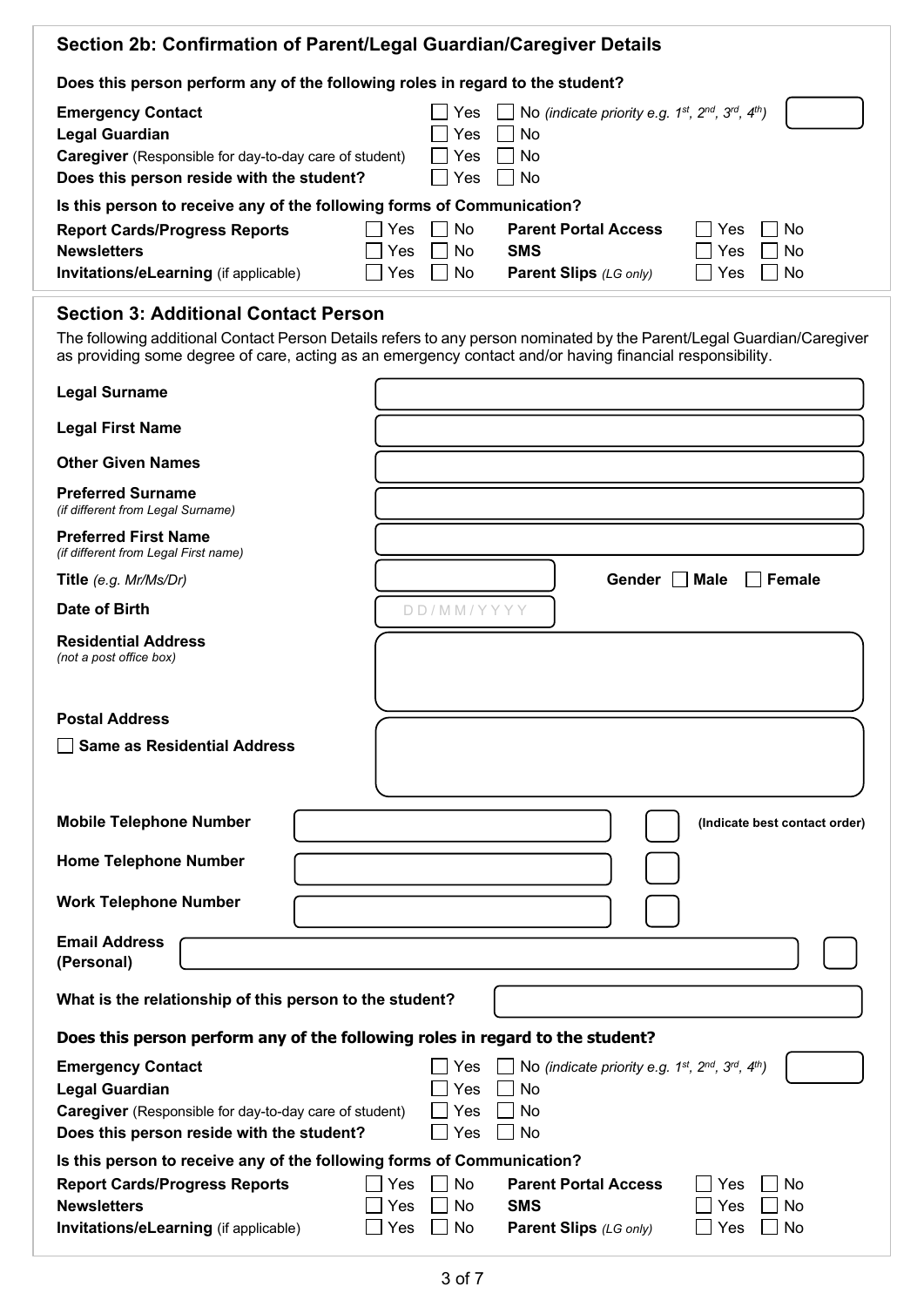## **Section 4: Enrolment Agreement**

- 1. The School is a Catholic School so my/our child will be educated in a faith environment and will participate in all aspects of the formal Religious Education programme, school liturgies and celebrations
- 2. It is a fundamental term in this enrolment agreement, that I/we support school policies, behaviour expectations, education requirements and professional advice in the best interest of my/our child and other students. Enrolment in a Catholic school is a family commitment and I/we will ensure my own behaviour and support for the school is consistent with the Code of Conduct for Parents and Volunteers, which can be found on the Catholic Education website at www.cns.catholic.edu.au.
- 3. I/we have fully and accurately disclosed any information required by the School in its enrolment process and understand that the commitment to keep the School informed about any changes that may affect my/our child's school life is ongoing.
- 4. My/our child will travel on a school bus or on any form of public or private transport where such transport is reasonably deemed by the School to be necessary or desirable.
- 5. I/we understand that my/our child will use computing resources connected to the internet and that they will accept conditions of use of this resource.
- 6. I/we acknowledge the EC Catholic Education Information Collection Notice and will complete the necessary consent forms required by the School.
- 7. My/our child will attend school and participate in all activities organised or made available at school, including retreats, school camps, work experience programmes and all other outings, excursions and functions. I/we accept my responsibility to notify the School promptly if my child is unable to attend school or school activities.
- 8. I/we consent to the School, through the Principal or staff, seeking medical or dental advice on behalf of my/our child as it sees fit in the event of accident or illness. While every effort will be made to contact parents or care givers, if they are not reasonably contactable, and if in the opinion of an attending medical or dental practitioner or medical officer, my/our child requires medical or dental attention or treatment including but not limited to the administration of anaesthetic, blood transfusion or the performance of any surgical operation, I/we consent to such medical or dental practitioner or medical officer giving such attention or treatment.
- 9. The consent which I/we have given in paragraph 8 is valid at all times while my/our child is in the care of the School including but not limited to such times as my/our child is at school, is present at retreats, school camps or is attending or participating in a work experience programme, outing, excursion or function.
- 10. I/we understand that the School will take all reasonable care in the event of my/our child suffering accident or illness but that the School will not be responsible for the costs of any medical or dental attention or treatment administered to my/our child in such event nor will it be responsible directly or indirectly for any act or omission of any medical or dental practitioner or medical officer attending or treating my/our child.
- 11. I/we accept that positive and supportive partnership between the School and I/we, the parent(s) of the child, is a fundamental term of this contract.
- 12. I/we accept that a material breach of a fundamental term in the general or financial sections of this agreement, in particular, Section 5a, paragraphs 1 and 2, may result in termination of enrolment.

| Signature of Parent/Legal Guardian/Caregiver | Signature of Parent/Legal Guardian/Caregiver |
|----------------------------------------------|----------------------------------------------|
| <b>SIGN</b><br><b>HERE</b>                   | <b>SIGN</b><br><b>HERE</b>                   |
| <b>Full Legal Name</b>                       | <b>Full Legal Name</b>                       |
|                                              |                                              |
| <b>Relationship to Student</b>               | <b>Relationship to Student</b>               |
|                                              |                                              |
| <b>Date Signed</b>                           | <b>Date Signed</b>                           |
| DD/MM/YYYY                                   | DD/MM/YYYY                                   |
|                                              |                                              |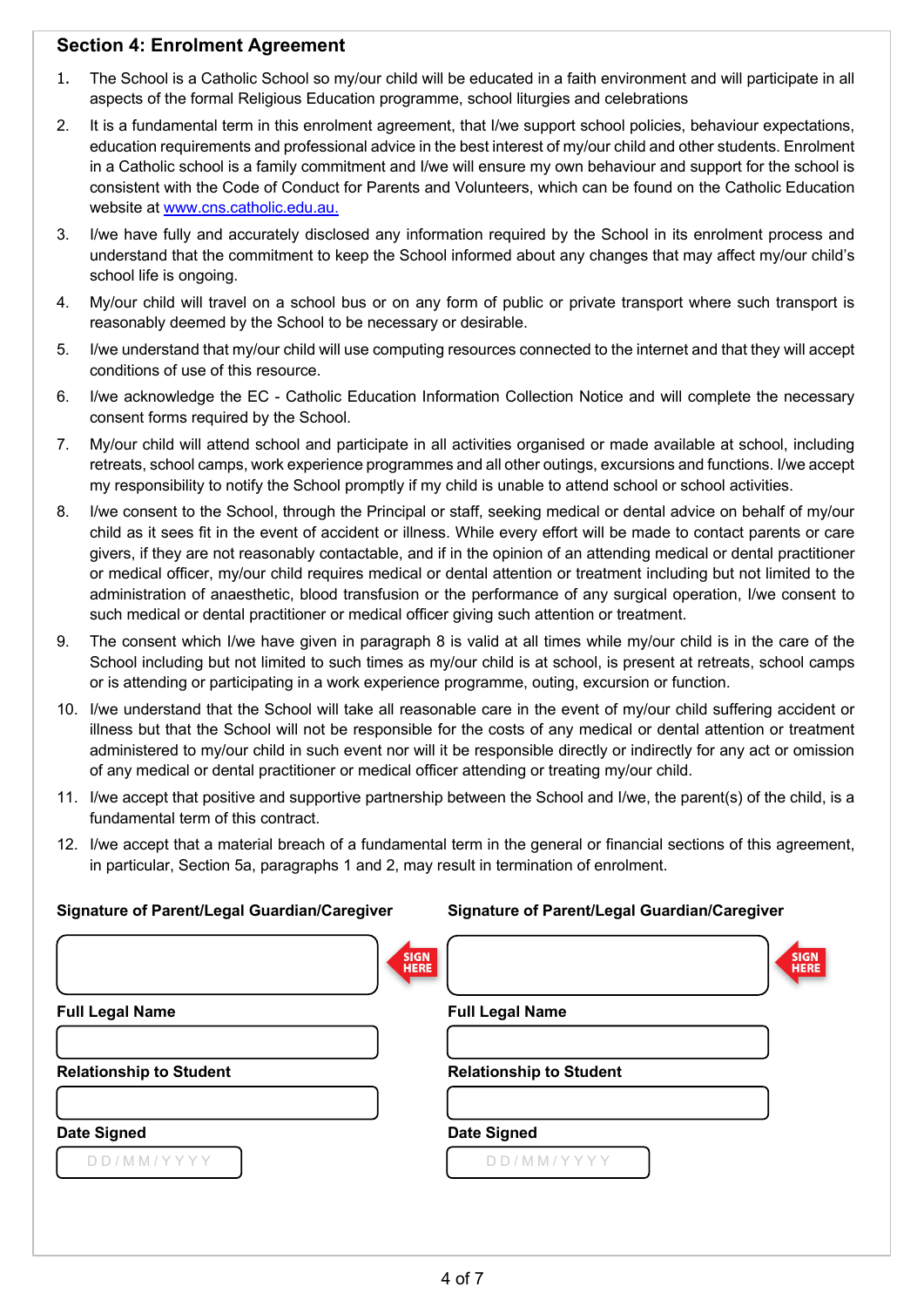# **Section 5: Financial Obligation**

School fees and charges are set and published by the School/College each year. A Financial Agreement is to be entered into as part of the Confirmation of Enrolment process. Statements are sent to the nominated Account Holder(s).

#### **5a: Financial Terms**

This section records my/our financial obligations arising from my/our child's enrolment and attendance at the School.

- 1. I/we agree to pay, as a debt due and owing to the School, school fees, levies and building fund contributions invoiced by the School to me/us at the prevailing rates set by the School from time to time. This is a fundamental term of this agreement and a condition of continuing enrolment at the school (subject to Clause 4).
- 2. A further fundamental term of this agreement is that I/we agree to pay school fees and accounts at previous diocesan schools in full, or negotiate satisfactory alternative arrangements. I/we accept that the Principal will seek a clearance from previous diocesan schools attended by my/our child.
- 3. Except where a direct debit facility acceptable to the School is in place, I/we will pay the school fees, levies and building fund contributions within 14 days from the date of the School's invoice.
- 4. I/we am aware the school may provide fee remissions for families in genuine financial hardship.
- 5. I/we acknowledge that inability to meet financial obligations will require a personal interview with the Principal or nominee.
- 6. Should my/our child exit the School part way through a term, the refund of fees and charges will be at the discretion of the School.
- 7. I/we acknowledge that, should financial obligations in the Enrolment Agreement not be met, School academic reports may be withheld and the enrolment status may be reviewed.
- 8. If any payment is not made by the due date, the School will be entitled, in its absolute discretion, to charge interest on the overdue balance at the rate of 10% per annum from the due date of the School's invoice to the date of payment. Interest will:
	- (a) accrue from day-to-day;
	- (b) be calculated from the due date for payment of the invoice until payment; and
	- (c) be calculated using a simple interest method.
- 9. I/we acknowledge that my/our obligation to pay school fees, levies and building fund contributions is without deduction, set-off or counterclaim.
- 10. In the event that the School takes legal action (including court action) to recover school fees, levies or building fund contributions, I/we agree to pay on a full indemnity basis, costs or fees charged by any collection agency or legal practitioner to the School.
- 11. I/we acknowledge that the law of Queensland applies to this enrolment agreement, including the financial obligations set out under this section. I/we submit to the non-exclusive jurisdiction of courts at Cairns. Queensland and waive any right I/we may have to object to that jurisdiction or forum because it is inconvenient or otherwise.
- 12. By signing this agreement, I/we consent and agree to the School:
	- (a) accessing and using information about my/our credit worthiness from a credit reporting agency in order to assess my/our application for enrolment;
	- (b) accessing and using a consumer credit report from a credit reporting agency in order to collect overdue payments; and/or
	- (c) in the event of non-payment of school fees, levies and building fund contributions, entering my/our name with and disclosing my personal information to a credit reporting agency to record the overdue payment, and I/we release and discharge the School from any liability or claim arising out of or in connection with any such dealings with a credit reporting agency.
- 13. I/we acknowledge that the School has informed me/us that my/our personal information may be disclosed to a credit reporting agency.

#### **5b: Financial Agreement**

By choosing and accepting **one** of the financial arrangement options below, the account holders:

- agree to be account holder(s) and accept financial responsibility for the school fees, levies and charges incurred for the enrolment of **Example 25 STUDENT'S LEGAL NAME**
- agree that this arrangement is to be in place from  $\Box \Box f \mathbb{M} \mathbb{M} f Y Y Y Y Y$  and will apply to the fees, levies and charges incurred from this date until the conclusion of his/her enrolment at the school/college or until a new financial arrangement is made in writing
- have read and accept the Financial Term (Section 5a)
- undertake to pay school fees, levies and charges by the due date and understand that it is the responsibility of each account holder to approach the school to discuss payment options should difficulties arise meeting this obligation
- understand that as an account holder, additional details are to be provided as an Additional Contact Person in Section 3 above or as a Related Person in the Revision of Information Supplied Form for the student (as a Parent/Legal Guardian/Caregiver).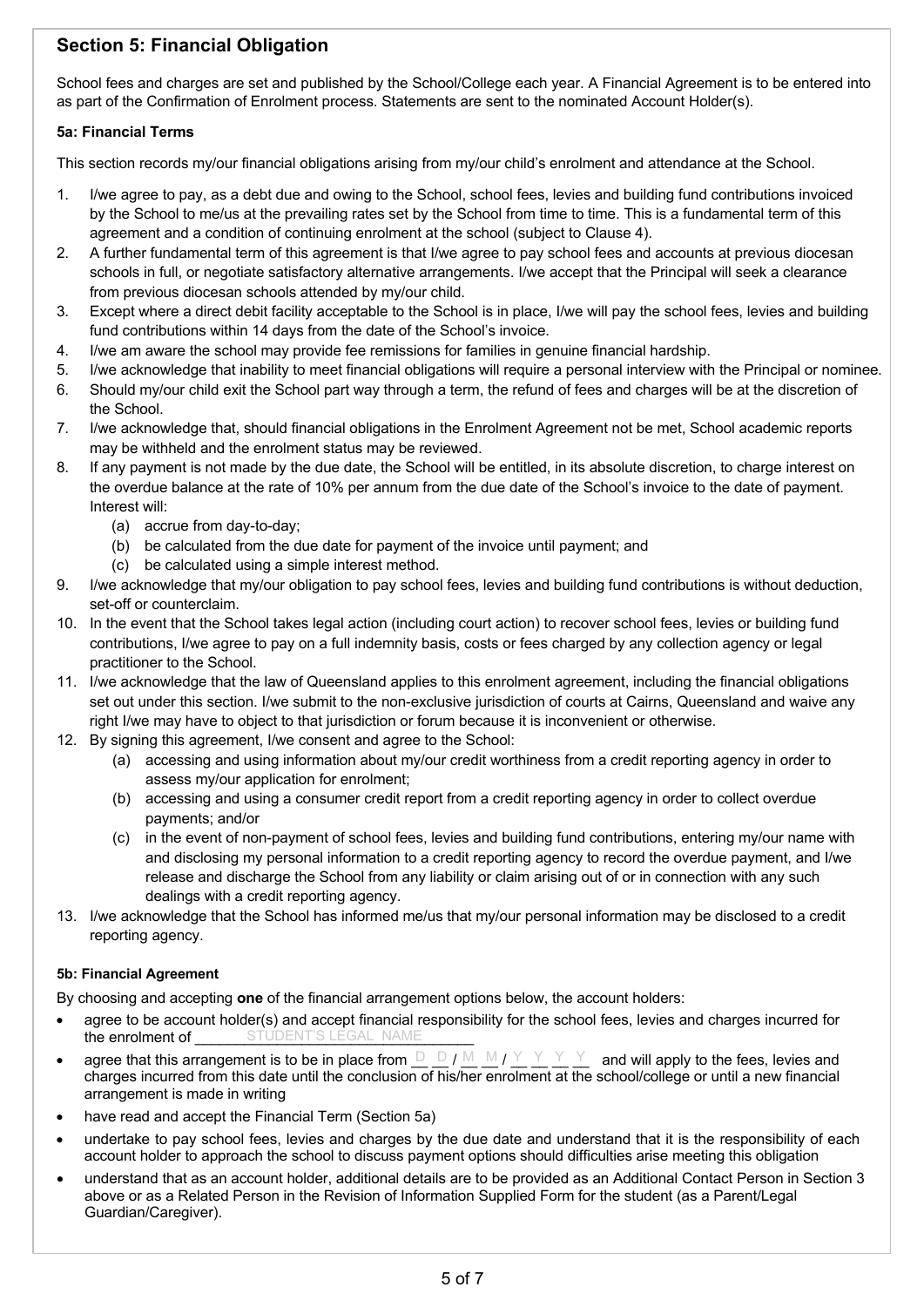|                                                                                                            | <b>Option 1: JOINT AND SEVERAL FINANCIAL RESPONSIBILITY</b><br>(Both parties, each of whom are nominated as Account Holders, are jointly and severally responsible)<br>Where two parties, e.g. a mother and father, assume joint financial responsibility for 100% of the account.<br>Both account holders will receive an individual fee statement to nominated email address | % of Fees,<br><b>Levies and</b><br><b>Charges</b> |
|------------------------------------------------------------------------------------------------------------|--------------------------------------------------------------------------------------------------------------------------------------------------------------------------------------------------------------------------------------------------------------------------------------------------------------------------------------------------------------------------------|---------------------------------------------------|
| Account Holder 1 Full Name:                                                                                |                                                                                                                                                                                                                                                                                                                                                                                |                                                   |
| Acceptance:                                                                                                | <b>SIGN</b><br><b>Account Holder 1 Signature</b><br><b>HERE</b>                                                                                                                                                                                                                                                                                                                |                                                   |
| Date Signed:                                                                                               | <u>D D / M M / Y Y Y Y Y</u>                                                                                                                                                                                                                                                                                                                                                   | 100%                                              |
| Account Holder 2 Full Name:                                                                                |                                                                                                                                                                                                                                                                                                                                                                                |                                                   |
| Acceptance:                                                                                                | <b>SIGN</b><br><b>Account Holder 2 Signature</b><br>HERE                                                                                                                                                                                                                                                                                                                       |                                                   |
| Date Signed:                                                                                               | D D J M M J Y Y Y Y                                                                                                                                                                                                                                                                                                                                                            |                                                   |
| <b>Option 2: SOLE FINANCIAL RESPONSIBILITY</b>                                                             | (100% responsibility is allocated to one person who is nominated as the Account Holder). Where only one party,<br>e.g. a mother or a father, assumes financial responsibility for 100% of the account                                                                                                                                                                          | % of Fees,<br><b>Levies and</b><br><b>Charges</b> |
| Account Holder Full Name:                                                                                  |                                                                                                                                                                                                                                                                                                                                                                                |                                                   |
| Acceptance:                                                                                                | <b>SIGN</b><br><b>Account Holder Signature</b><br><b>HERE</b>                                                                                                                                                                                                                                                                                                                  | 100%                                              |
| Date Signed:                                                                                               | <u>D D / M M / Y Y Y Y Y</u>                                                                                                                                                                                                                                                                                                                                                   |                                                   |
| <b>Option 3: SPLIT FINANCIAL RESPONSIBILITY</b><br>and a grandmother - 10%.<br>Account Holder 1 Full Name: | (Split financial responsibility is allocated to each party. Individual statements are sent to each Account Holder).<br>Where multiple parties are financially responsible for a portion of the account, e.g. mother - 50% and father - 40%                                                                                                                                     | % of Fees,<br><b>Levies and</b><br><b>Charges</b> |
|                                                                                                            | <b>SIGN</b>                                                                                                                                                                                                                                                                                                                                                                    | ℅                                                 |
| Acceptance:                                                                                                | <b>Account Holder 1 Signature</b><br><b>HERE</b>                                                                                                                                                                                                                                                                                                                               |                                                   |
| Date Signed:                                                                                               | <u>D D / M M / Y Y Y Y Y</u>                                                                                                                                                                                                                                                                                                                                                   |                                                   |
| Account Holder 2 Full Name:                                                                                |                                                                                                                                                                                                                                                                                                                                                                                |                                                   |
|                                                                                                            | <b>SIGN</b>                                                                                                                                                                                                                                                                                                                                                                    |                                                   |
| Acceptance:                                                                                                | <b>Account Holder 2 Signature</b><br><b>HERE</b>                                                                                                                                                                                                                                                                                                                               | ℅                                                 |
| Date Signed:                                                                                               | <u>D D / M M / Y Y Y Y Y</u>                                                                                                                                                                                                                                                                                                                                                   |                                                   |
| Account Holder 3 Full Name:                                                                                |                                                                                                                                                                                                                                                                                                                                                                                |                                                   |
| Acceptance:                                                                                                | <b>SIGN</b><br><b>Account Holder 3 Signature</b><br><b>HERE</b>                                                                                                                                                                                                                                                                                                                | ℅                                                 |
| Date Signed:                                                                                               | $-\frac{D}{A}$ $\frac{M}{A}$ $\frac{M}{A}$ $\frac{Y}{A}$ $\frac{Y}{A}$ $\frac{Y}{A}$ $\frac{Y}{A}$                                                                                                                                                                                                                                                                             |                                                   |
| Account Holder 4 Full Name:                                                                                |                                                                                                                                                                                                                                                                                                                                                                                |                                                   |
| Acceptance:                                                                                                | <b>SIGN</b><br><b>Account Holder 4 Signature</b><br><b>HERE</b>                                                                                                                                                                                                                                                                                                                | ℅                                                 |
| Date Signed:                                                                                               | <u>D D / M M / Y Y Y Y Y</u><br>Total (must equal 100%)                                                                                                                                                                                                                                                                                                                        |                                                   |